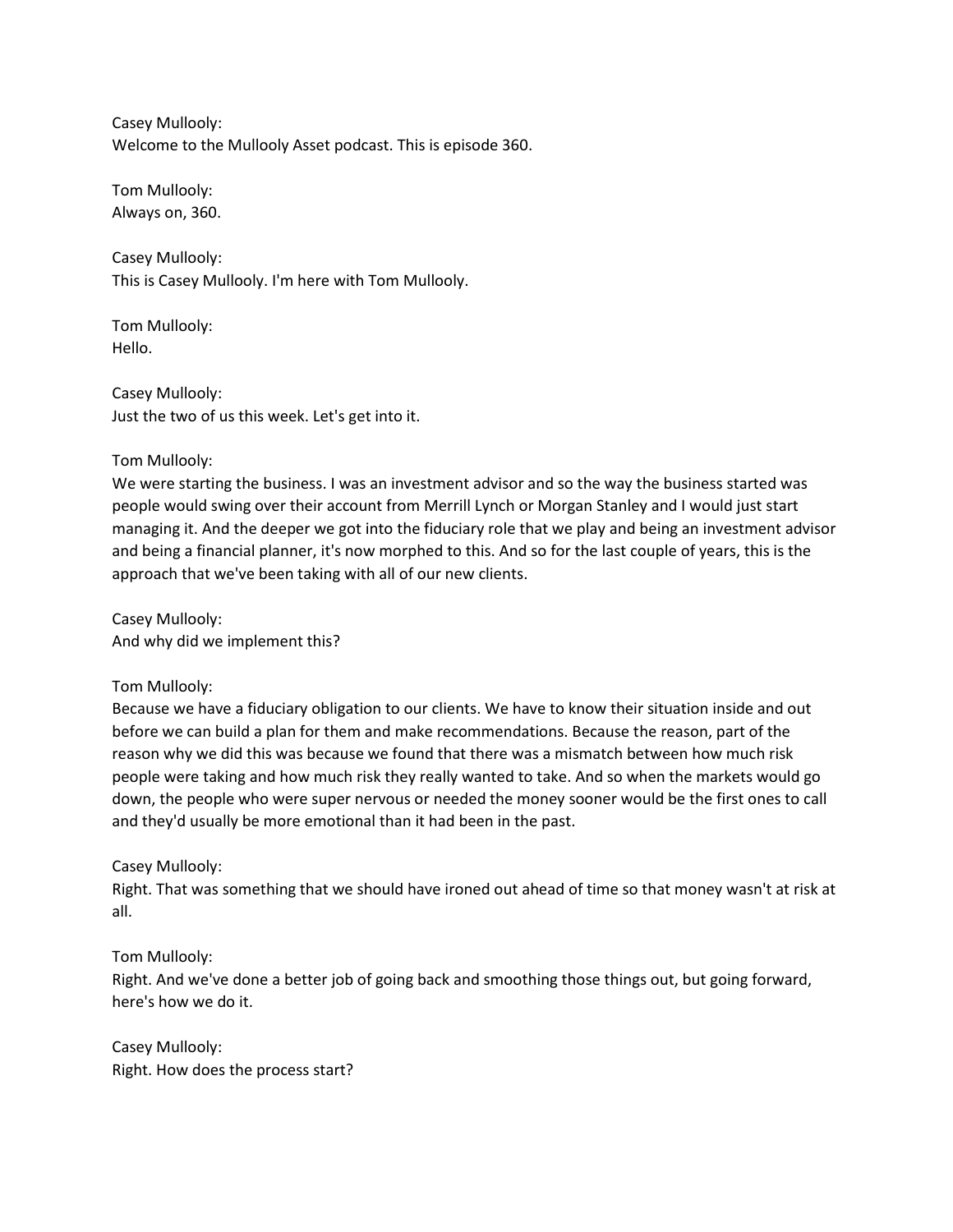## Tom Mullooly:

The process starts with a fit meeting and fit meeting all by itself is pretty unique because I don't think people have this. And I think that's part of the hesitation, why people are reluctant to come into somebody's office, whether they're a broker or an advisor or a financial planner, because it's like going to the car lot. You go down to the dealership. It's like, okay, I know I'm leaving with a car. No matter what happens, the best of intentions, I'm leaving with a car today. And that's just the way it works. And so I understand people don't want to come down to the office or even engage with a broker or financial planner or an investment advisor. Because it's like, this may not be a good match for us. I am nervous about this.

## Tom Mullooly:

We set up the fit meeting to be 25, 30 minute let's get to know each other, kind of a meeting. You can ask all the questions that you want to ask. We don't even want you to bring any paperwork or forms. Nothing. We don't even want to know your situation in terms of details. We're not going to talk about Apple versus Amazon, we're not getting into any of that stuff. We want to hear your story. We want you to ask all the questions you can about us and then we're going to give you a day or two to think it over and see if we're really going to be a good match. And the reason behind that is because we've begun with some people in the past who we didn't have the fit meeting with and we found out about a month or two into the process, wow, this is, we are going in completely different directions. This person may want a day trade and that's not what we do. And so it finds people who are a good match, a good fit for each other.

Casey Mullooly:

What questions should folks be asking in a fit meeting?

# Tom Mullooly:

They should be asking how we get paid. They should be asking, are we a fiduciary? And what does that mean? They should be asking, what's going to happen in terms of what happens after today? And that's important to know because most times, well, I can't speak for now, but in the past I would hear folks say, "Yeah, I called this financial planner or I called this investment advisor and the first thing that they said, we didn't even get to exchange names and addresses. The first thing we were told was we're going to need two years of tax returns and your account statements."

# Casey Mullooly:

Wow. This is us buying you dinner first.

# Tom Mullooly:

This is the get to know you a meeting and that's all we want. We don't want commitments. We don't want to know the specifics of your investments. We want to hear a little bit about your situation. Ask us, ask us, ask us questions and let's form an opinion.

# Casey Mullooly:

Yeah, sometimes people come in and they want to get a head start on it and they want to give us all the information upfront. And we're kind of like, whoa, whoa, whoa, we don't even want to do that. But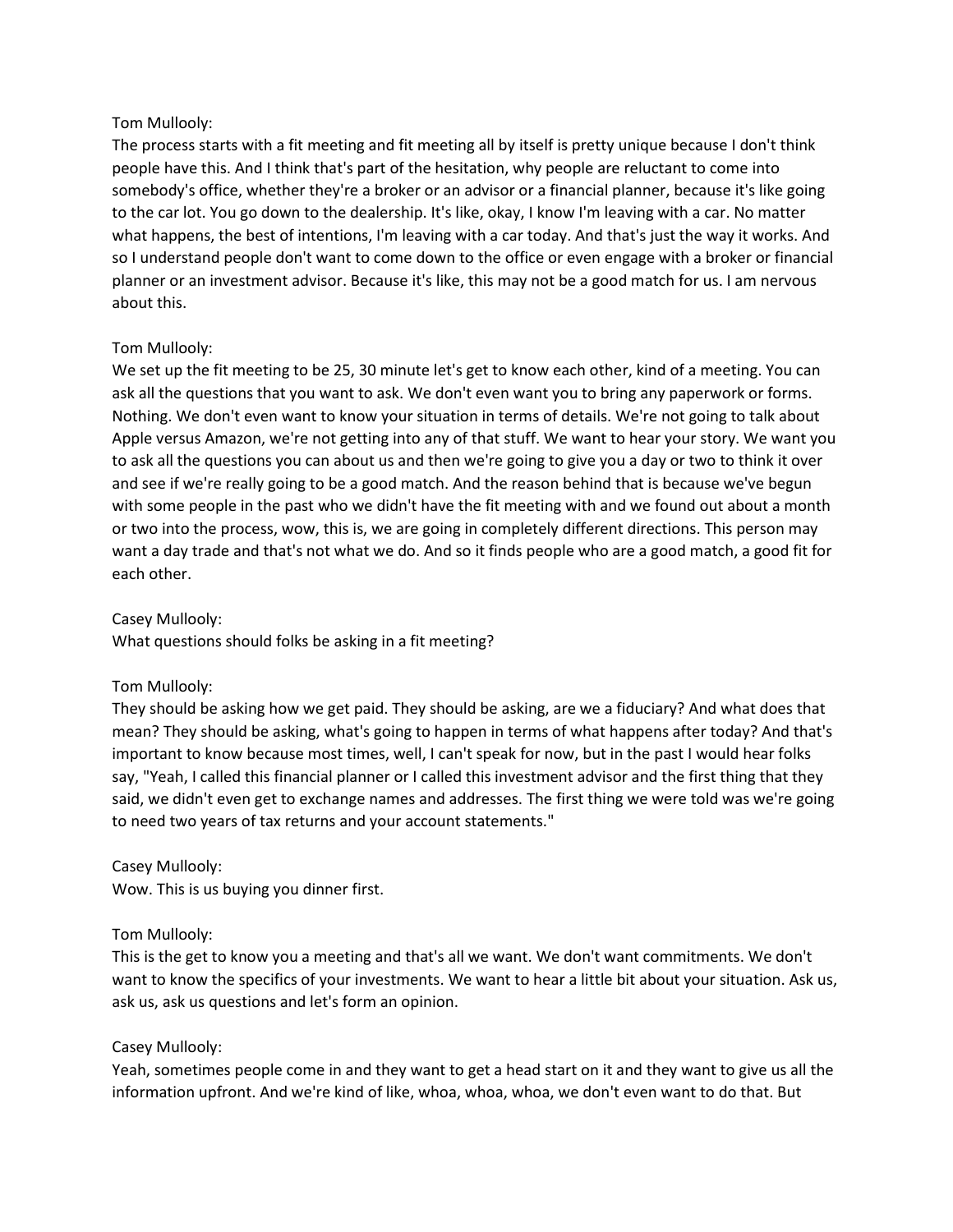they're thinking, let me get these guys the numbers so they can...

Tom Mullooly: Get to work.

### Casey Mullooly:

Get to work ahead of time. But it's really more, like you said, seeing if we're a match personality wise, goals wise, how we work communication wise, it's kind of almost a quality control.

Tom Mullooly: Yeah. Working with someone is a lot easier if you like them.

Casey Mullooly: Right. It's a relationship.

### Tom Mullooly:

It is. It is. And so it's good advice to just get to know someone first and if you feel a certain level of comfort, then we can move forward. And one of the things that came out of the pandemic was prior to the pandemic, we had people coming into the office. And honestly, sometimes people would know after 10 minutes that this wasn't going to be a good match. Meeting over. We're not going to try and we're not going to bend like a pretzel into a certain position just to make something fit.

Casey Mullooly:

Yeah. We're not going to be everything for everyone.

### Tom Mullooly:

I heard a great line from one of our friends in the industry, Josh Brown, who said, "This is not Burger King." Their slogan for 30 years was, have it your way. Not that we're rigid and unflexible, but we have guardrails in terms of this is or process.

Casey Mullooly: And those are there on purpose. For both the client and for our.

Tom Mullooly: Mostly for the client.

Casey Mullooly: Right. Okay. We have the fit meeting.

### Tom Mullooly:

Oh, sorry. I was getting away from the point, but prior to the pandemic, we had people coming into the office. We started doing fit meetings over Zoom and talk about even less stress. You don't even have to come into the office. I got to be on the level, I kind of prefer it. If people just meet face to face over Zoom it's so unstressful. Spend 20 minutes or 25 minutes with us just getting to know each other a little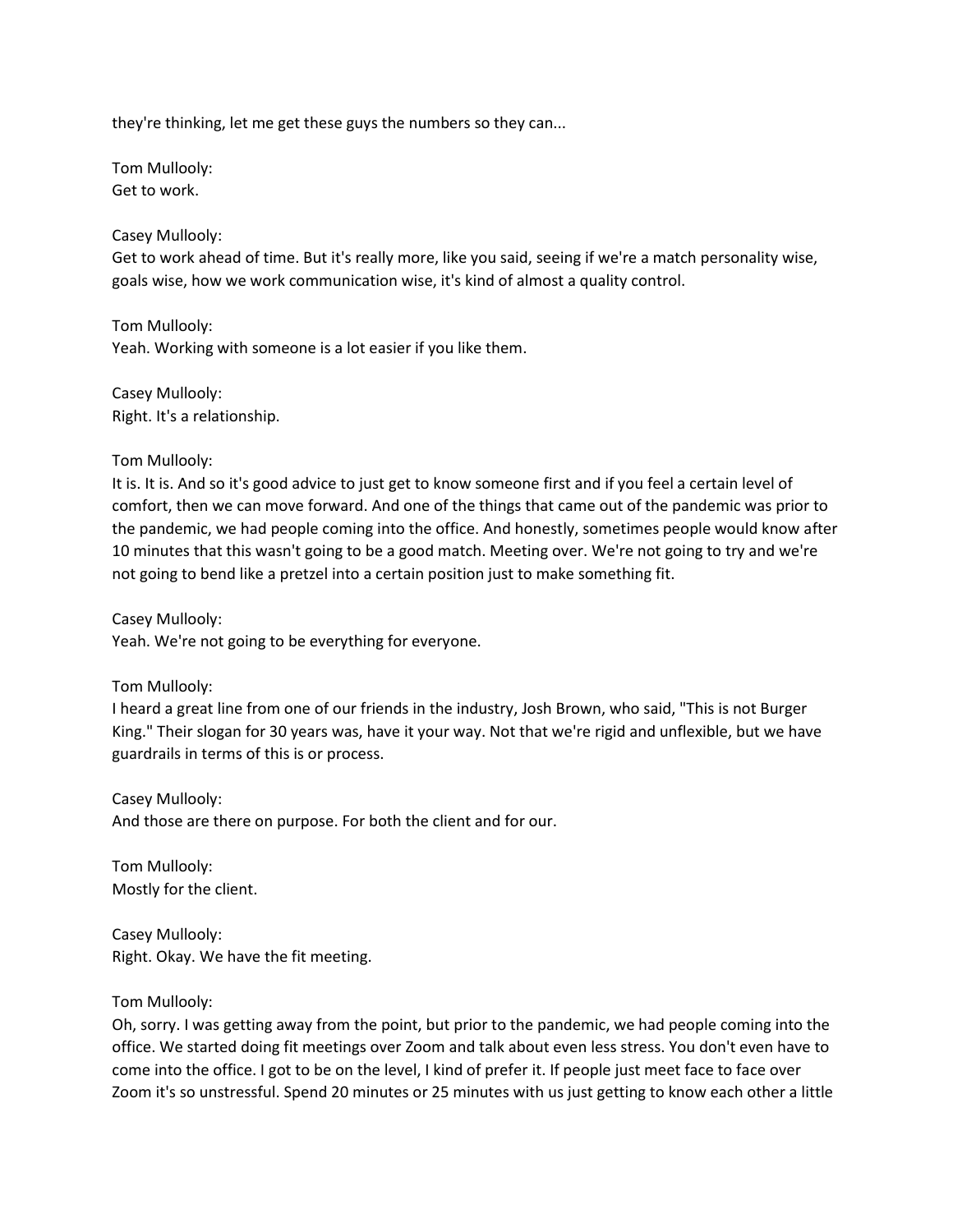bit and then we can go from there.

### Casey Mullooly:

Yeah. Decreases the range of outcomes even less. The stress is this is people's life savings so it's like, am I going to be doing paperwork on the spot? Or is this just like a, they don't know what to expect. By setting the expectations for the fit meeting that nothing is going to get signed, nothing is going to be handed over that day. I think it's a really good way to lower the stakes and to, like you said, start the relationship out on the right foot.

### Tom Mullooly:

Casey, let's presume that someone met in a fit meeting and we want to move forward, both parties want to move forward. What's next?

### Casey Mullooly:

Well, we reach out a day or two days after the fit meeting and see if the potential client would have any other questions.

### Tom Mullooly:

The story behind that, again, sorry to grab the microphone. But the story behind that was we found that people would leave the office after a fit meeting, they would get in their car and they would get right to this traffic light right out here, outside the office and they'd be like, oh, I wanted to ask them this. And so we have found that if we follow up a day or so later, it gives them an opportunity to think, to ask more questions that they thought of after the call or after the meeting. Sorry.

### Casey Mullooly:

No, no, no. That's exactly where I was going. Yeah, just another opportunity to ask questions, gauge interest in both directions. And then if we're both ready to move forward, then we move forward with what we call our data gathering stage of the process. And the data gathering stage, we create a secure portal for you to upload and share documents with us. We'll send out a link for that and then we'll send out a document with a list of documents that we need to formulate our opinion further. That's where we really dig into the weeds, get things like tax returns, account statements, any sort of benefits or maybe health insurance, any sort of pension information. What else am I missing?

Tom Mullooly: Wills, trust documents.

### Casey Mullooly:

Right. All of that, you can upload it straight into the portal, we'll see it and then we start digging in right away after that. There might be some back and forth if we don't get what we need or some things are missing or we just want to clarify what's what. There might be some back and forth. Over this stage, there will be some back and forth pretty much every single time there is some questions at least.

### Tom Mullooly:

In my opinion, data gathering is really where the relationship sparks. This is where things really, you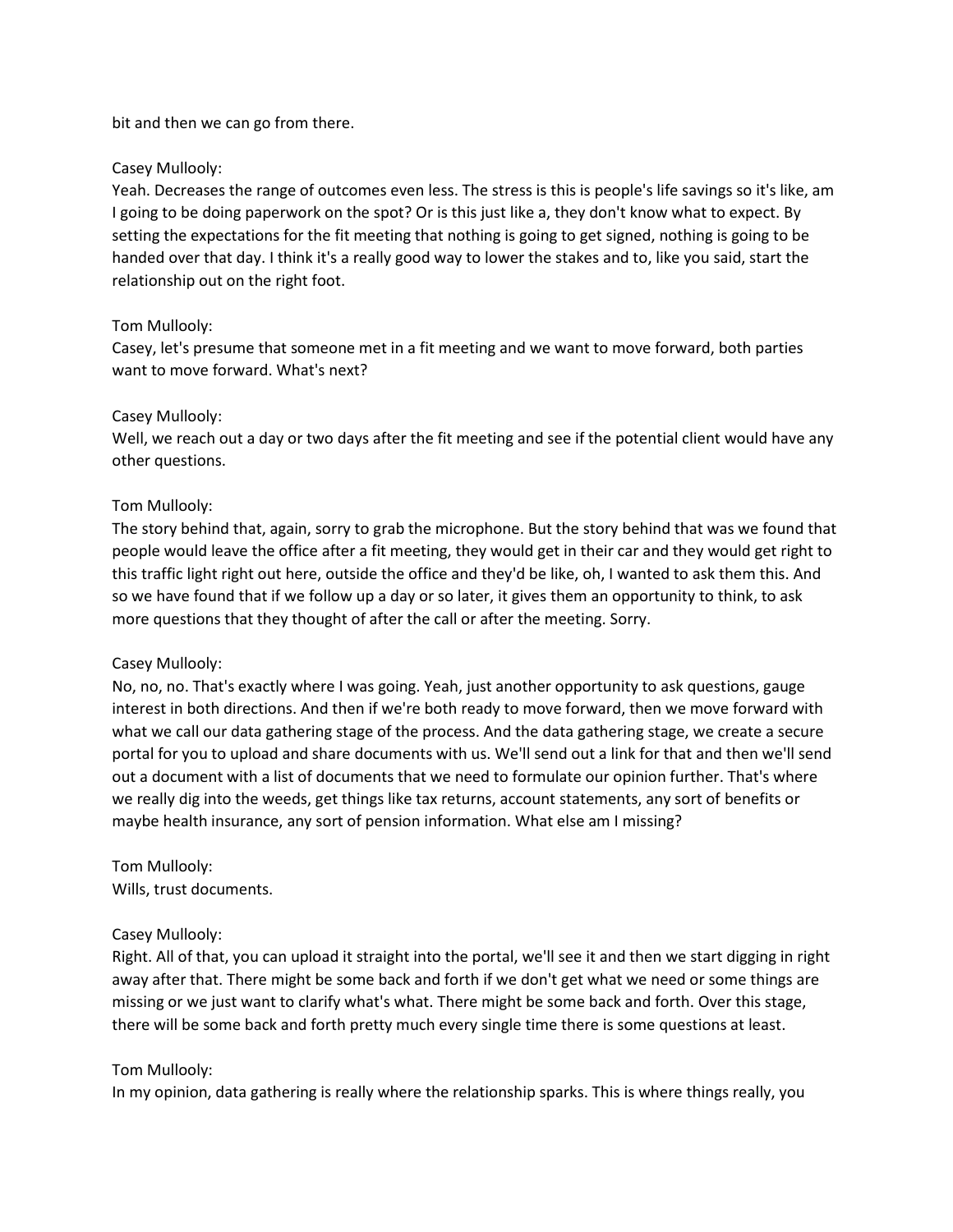start to get a feel for how this is all going to work because there is a lot, like Casey was talking about, there's constant communication back and forth about this. Two of the building blocks that we begin with at this stage, is we start to build a cash flow projection and we build a balance sheet and there has to be. We're constantly sending you, here's an updated version of the cashflow projections. Tell us what you think. Is this on track? Does the balance sheet look right? What changes should we be making? And so there's a lot of feedback going round and round during data gathering. And that's really critical that we complete that step because that helps paint a better picture of where you're at.

## Casey Mullooly:

You got to know where you're at to know where you're going to go.

Tom Mullooly: Well said.

### Casey Mullooly:

Yeah, that's the cashflow. Cashflow and balance sheet are the two, like you said, building blocks. Pretty much everything stems from that. And then once we have those settled, then we move on to taking your temperature.

## Tom Mullooly:

Taking your temperature is again, we wouldn't put a step in if we didn't think it was important. And so we want to get a measurement of risk and it's two parts. One part is what are your feelings and attitudes about risk? And so we give you a test. It's actually online and we ask specific questions and you can score, okay, I'm okay with this much loss in my portfolio. And instead of using percentage terms, since percentages are always a little nebulous, so we'll say, "Hey, if you're okay with a 10% loss, that is..."

### Casey Mullooly:

Yeah, it asks you how you have to invest. You enter that and then say you have a million dollars and you move the slider down to 10%. It shows you that you would be risking a \$100,000.

### Tom Mullooly:

Right. And so it's going to come up with a gauge of how much risk you feel is appropriate. And we ask people to just take it honestly. There's some people who have taken a test in years past and I think they answered the way we thought they were thinking. Oh, I want to answer this so we get the most aggressive portfolios. Don't do that.

Casey Mullooly: It's the wrong way to do it.

### Tom Mullooly:

Yeah. Now the other part of this is we also use the very same tool to x-ray your current investments. And your current investments are going to spit back a score to us. It tells you how much risk is actually embedded in your current investments. We've nipped a lot of problems in the bud and uncovered a lot.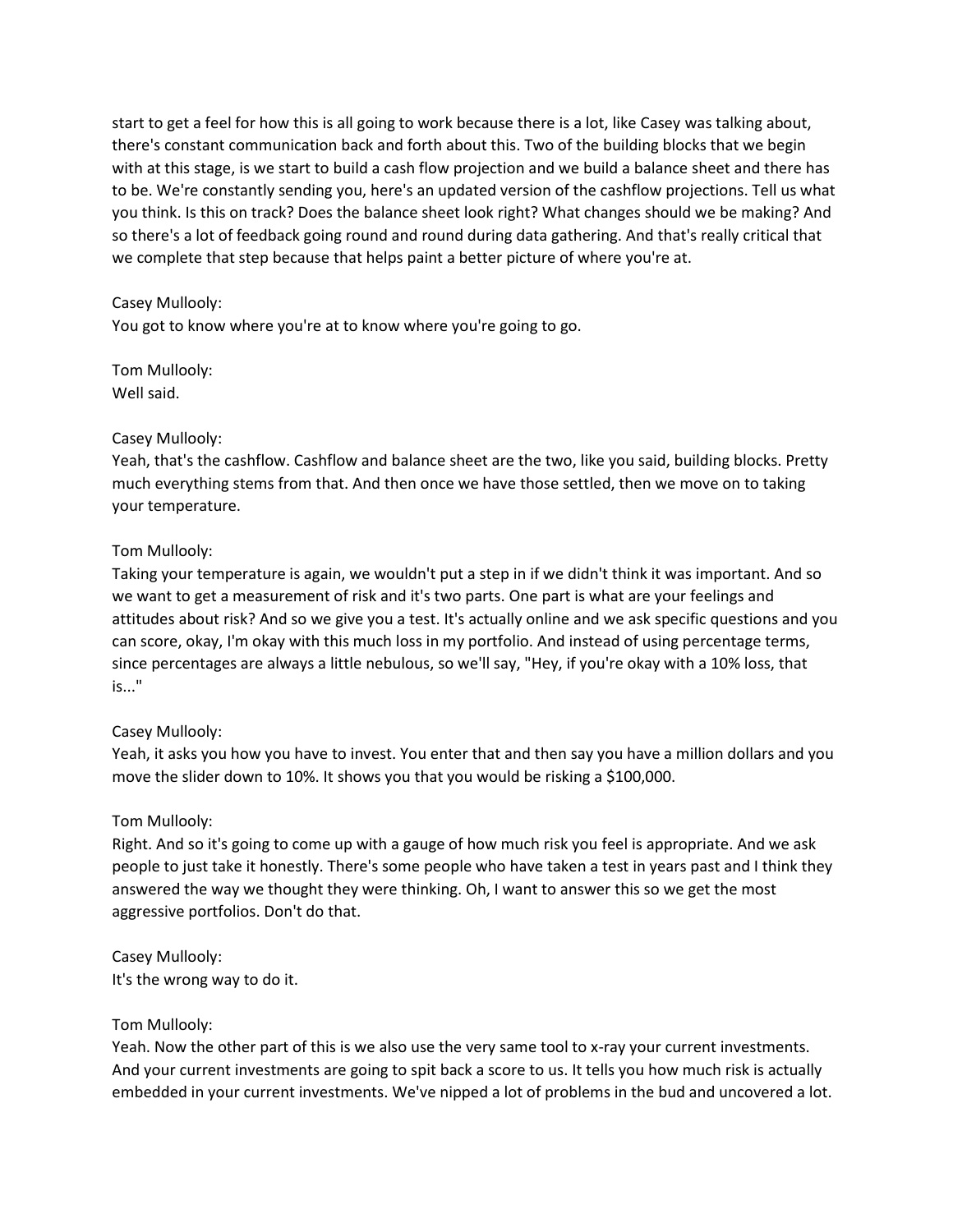We've learned a lot about our clients by just showing them the results because we'll see someone who wants to be conservative or at least moderate, but they've got a super aggressive basket.

Casey Mullooly:

Yeah, they've got an all stock portfolio.

## Tom Mullooly:

Yeah. They've got a super aggressive basket of stocks in their portfolio. No wonder these people are nervous every time the market goes down.

Casey Mullooly: But they're diversified because they own eight funds. These are real problems that we run into.

# Tom Mullooly:

These are real examples.

## Casey Mullooly:

And that mismatch between what someone wants to take and what they are taking is a huge deal and it kind of heads off some of the problems that you talked about at the very beginning, where we're taking more risk than we should be and that just creates more stress for the client and then that creates more stress for us because they're stressed, we're stressed, everyone's stressed. It's like, just figure this out up front. Make things a lot easier on both of us.

# Tom Mullooly:

A lot easier. Casey, once we go through measuring the risk, what's next in the process?

# Casey Mullooly:

At this point in the process is when we discuss specific investment strategies. Like you said, as fiduciaries, we're required to go through this before we can even talk about what we're going to do in terms of investments. But this is kind of the, I don't want to say the pinnacle, but this is the final stage. Once we have your risk measured, we have all of your planning sorted, that this is when we get the accounts transferred over to us, implement the accounts in our portfolios, in our models and then we're up and running from there.

### Tom Mullooly:

I'm going to read a line. We have this particular discussion as a page on our website, but I'm going to this next part because I think it's important. We're fiduciaries here at Mullooly Asset Management. We've included this line. It is a fiduciary responsibility of financial planners and investment advisors to know everything possible regarding a client situation before making financial planning suggestions and investment recommendations. For the same reason, I don't know, Case, I'd feel a little nervous if I went into a doctor's office and he'd be like, "I have a prescription for you."

Casey Mullooly: What?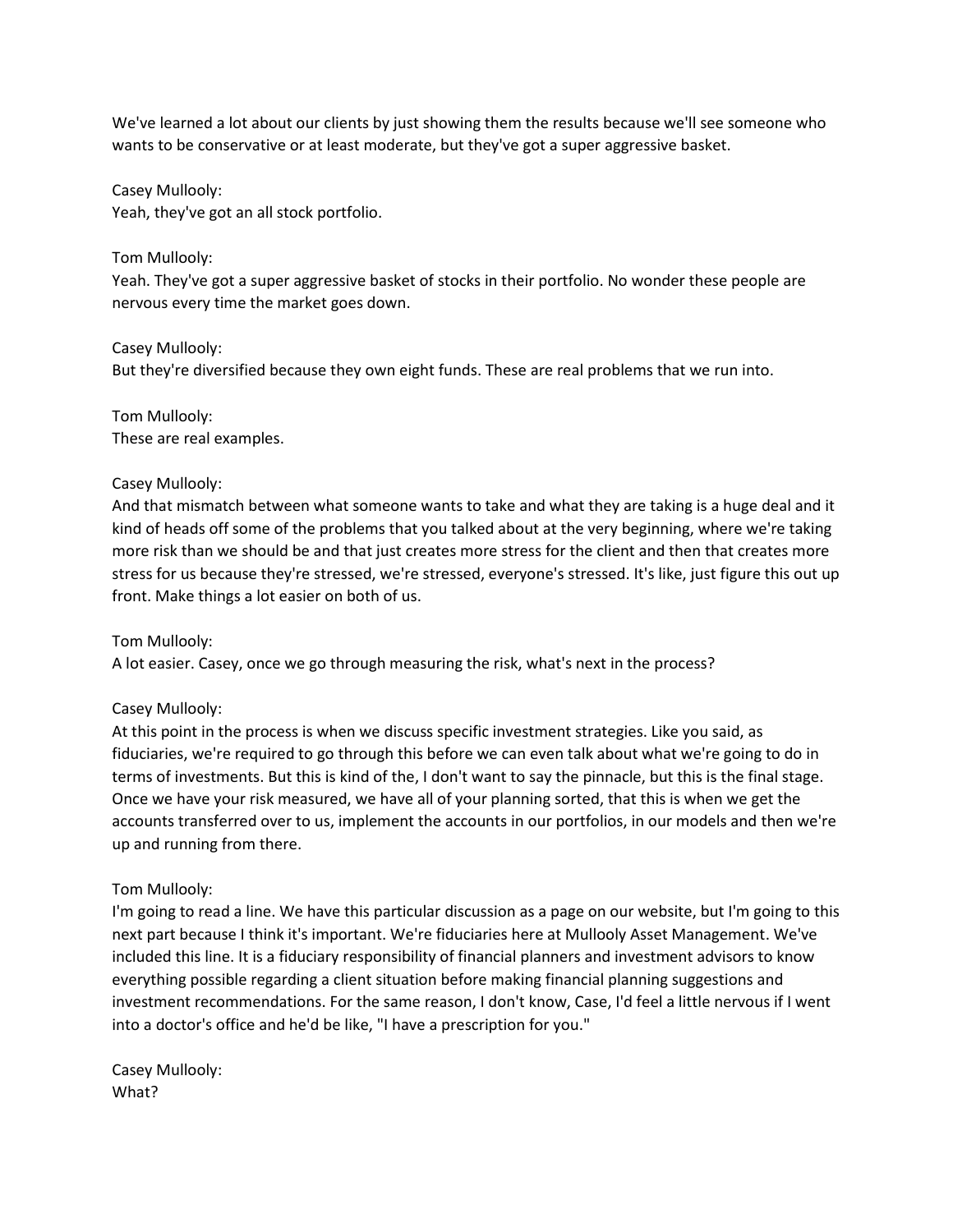Tom Mullooly: You don't even know me.

Casey Mullooly: What?

Tom Mullooly:

That would make me a little nervous. But yet this happens on a daily basis in our industry.

Casey Mullooly:

Yeah. The reverse side of that is also, I think doctors kind of cringe when patients come in with a printout from WebMD saying, "I check this box, this box, this box. I must have this."

Tom Mullooly: I must have this. Right. Yeah. Give me a prescription for that.

### Casey Mullooly:

Prescribed me this and the doctor's like, "Whoa, whoa, whoa, whoa, whoa. I haven't even examined you yet."

Tom Mullooly: Yeah. Keep your shirt on.

### Casey Mullooly:

Yeah. Come on, buddy. Some people might think that this is a slow process. Some people want to move quickly and just get everything transferred in and then get on board. And we've found over the last couple of years that this really works. It really develops the relationship. It really gets everyone pulling in the same direction, which just smooths the ride out. And that's all we're really trying to do here. Like we said, this we're dealing with people's life savings. We don't take this lightly. The process is this way for a reason.

# Tom Mullooly:

Right. We've built this process over time. It wasn't always this way and it's evolved to this point. It may continue to evolve as we go forward. One thing I don't want listeners to walk away from is thinking that this process is long. Doesn't have to be long.

### Casey Mullooly:

Doesn't have to be depending on the responsiveness of if folks are eager and ready to get going, then so are we. It just depends on the responsiveness.

# Tom Mullooly:

Yeah. The log jam is often during data gathering where we don't get all the information we need from the clients. I don't like using this phrase too often, but I think it's relevant right here, garbage in, garbage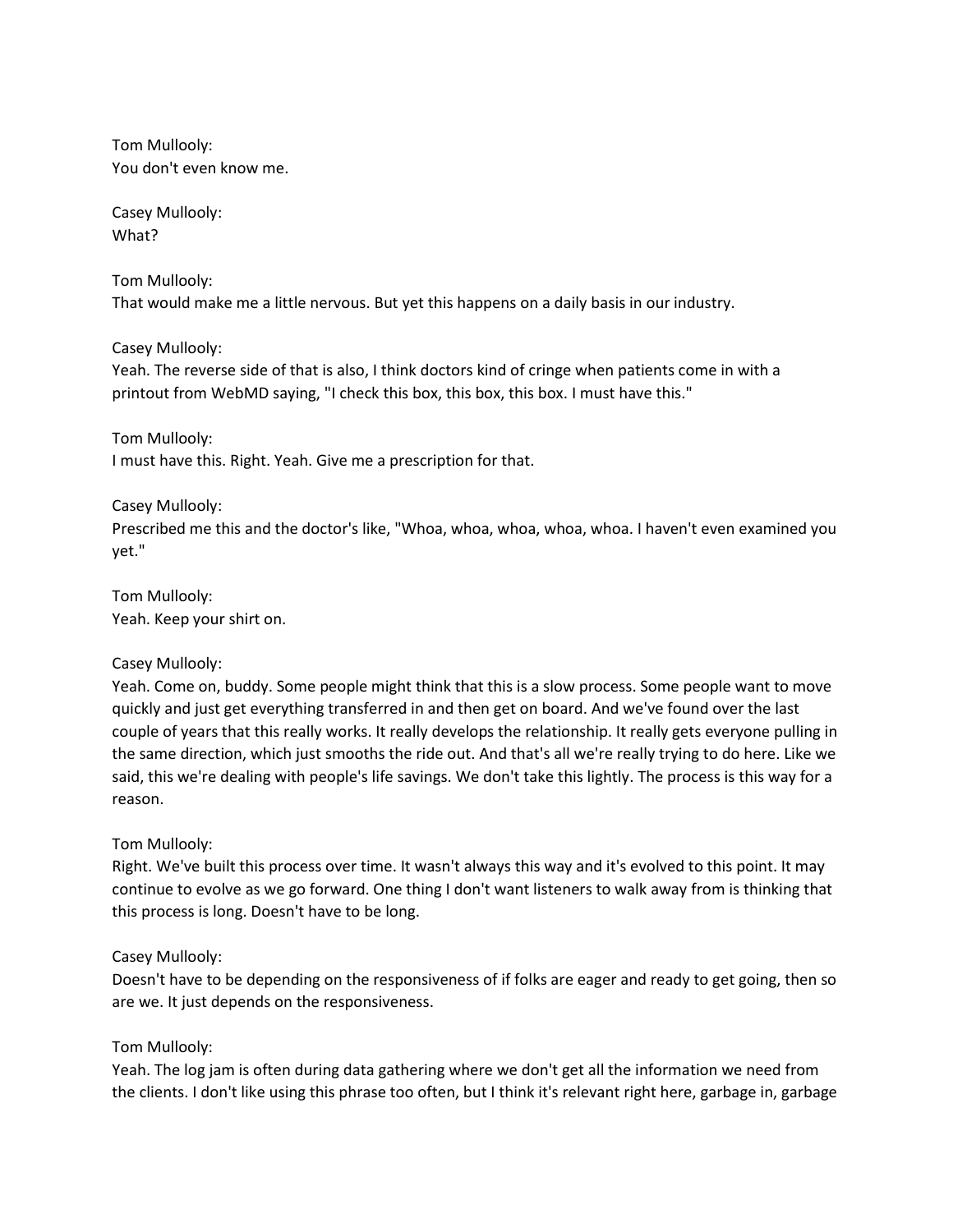out. And we've had a couple of folks who have started the process and they give us round numbers, no details, no account statements and that pretty much stops the process in its tracks and does say, "Hey, you really want to do this?"

## Casey Mullooly:

Look, we're not going to be dragging our feet with this. We want to get the investments on board as well. But we're not just going to stick a square peg in a round hole. We got to smooth it out and circle circle kind of thing.

## Tom Mullooly:

Yeah. I think Casey, the whole concept of the fit meeting just throws people off because we get messages all the time from our receptionist, who says, "Mr. So-and-so wants to come in and he wants to transfer his account over from Merrill Lynch." And we're like, "They have to go through the fit meeting. We're not just going to take accounts." Now, share with you a story that back in the day, I hate using that phrase because it makes me sound old.

Casey Mullooly: Hit the rewind button.

## Tom Mullooly:

Yes. When I was a stockbroker at Morgan Stanley, I would say 50% of the new clients that come into a branch in any given month are people from across the street at Merrill Lynch. And they're just mad at their broker or mad at the investment or mad at something and they take their statements and they march into Merrill Lynch, Morgan Stanley whoever's across the street and it's considered the broker of the day call. And I would say this was 20 years ago, 50% of the new accounts opened in the offices where I worked were broker the day calls where people were just coming in. You know nothing about them, they're ready to sign.

# Casey Mullooly:

People come in and they're upset with their last advisor or they're upset with how things ended up with people they were working with before, they're going to come in hot and then they want to work with us. And it's kind of like, we got to cool down and get to know you first like we said, and then figure out what you want. You got to figure out what you want. Obviously something went wrong over there. We kind of take a step back and analyze that and try and diagnose you before we prescribe you something. How does someone get started with this process? Where can they go?

### Tom Mullooly:

Easiest way to do this on our website, mullooly.net. If you're on our website, we have scattered on every page of the site, a big ugly orange button that says, "Schedule a meeting." Click it. That's it. Just click it and it will take you to our office calendar. We work together as a team so we're going to meet with you. It's not like you ask for a specific advisor, but pick out the day and time that you can make it and let's meet.

Casey Mullooly: